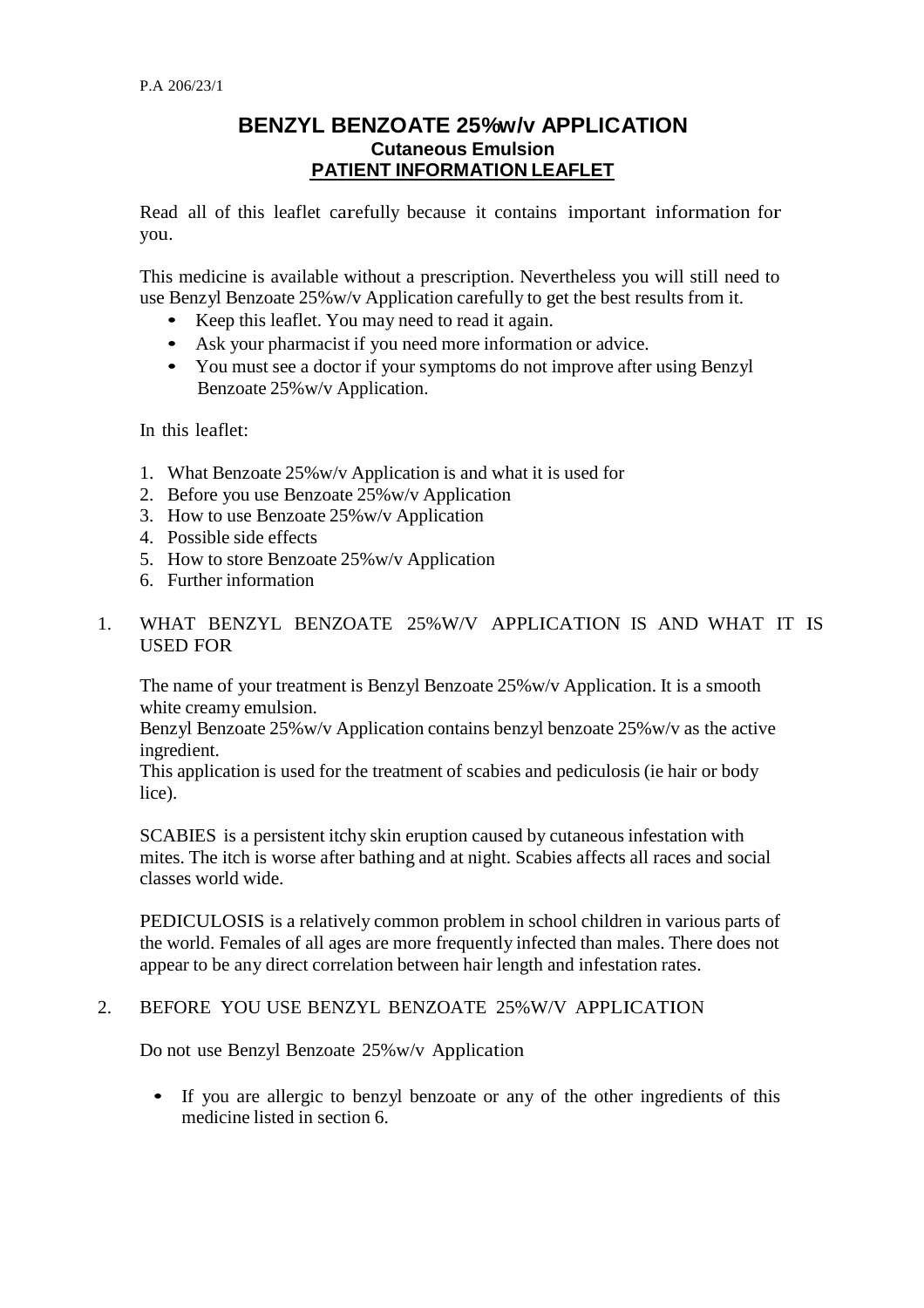Warnings and Precautions

- Skin can become red and irritated at the site of application.
- Cetostearyl Alcohol may cause local skin reactions (e.g. contact dermatitis).
- Direct contacts should be treated.
- If no improvement occurs consult the doctor.
- E218 Methyl Hydroxybenzoate  $&$  E214 Ethyl Hydroxybenzoate may cause allergic reactions (possibly delayed)

Other medicines and Benzyl Benzoate 25%w/v Application

• Tell your doctor or pharmacist if you are taking, have recently taken or might take any other medicines.

Pregnancy, breast-feeding and fertility

• Ask your doctor of pharmacist for advice before taking any medicine.

Benzyl Benzoate 25%w/v Application contains emulsifying wax (cetostearyl alcohol, sodium laurilsulfate, Purified Water), Phenoxyethanol, E218 Methyl Hydroxybenzoate, E214 Ethyl Hydroxybenzoate and Purfied Water.

## 3 HOW TO USE BENZYL BENZOATE 25%W/V APPLICATION

• Treating Scabies

Apply thoroughly to the entire body omitting the head and face. Thorough bathing with a complete change of clothing and bedding should follow. All contacting clothes and bedding should be washed and/or cleaned. Repeat the following day and if necessary within 5 days.

• Treating Pediculosis

Apply to affected area and allow to remain on for 24 hours, then wash thoroughly. In severe cases 2 or 3 treatments may be required. Thorough bathing with a complete change of clothing and bedding should follow. All contacting clothes and bedding should be washed and/or cleaned.

• Children and Infants

Benzyl Benzoate Application may be diluted with an equal quantity of water for older children and with 3 parts of water for infants.

If you use more Benzyl Benzoate 25%w/v Application that you should

Treatment of poisoning involves aspiration and lavage and appropriate symptomatic measures.

If you forget to use Benzyl Benzoate 25%w/v Application